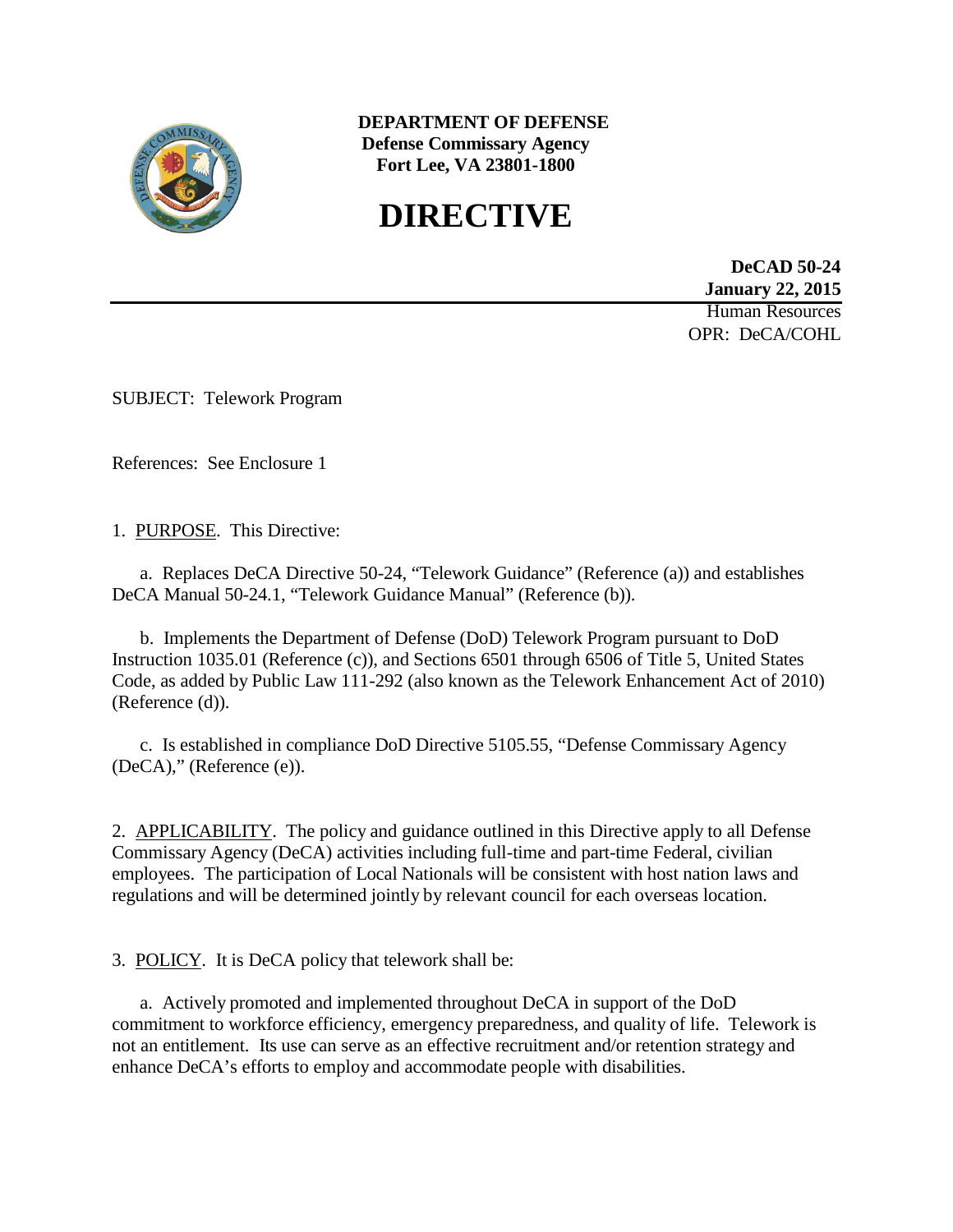b. Authorized for the maximum number of positions to the extent that mission readiness is not jeopardized.

c. Accomplished on a routine or situational basis at an approved alternative worksite.

d. Periodically exercised to ensure its effectiveness in continuing operations in the event of a crisis or national emergency (e.g., pandemic influenza).

e. Used to help create employment and return-to-work opportunities for veterans, people with disabilities, and spouses of Service members and employees being relocated.

4. RESPONSIBILITIES. All responsible parties listed below shall conform to the guidelines as described below.

a. DeCA Director. The DeCA Director shall:

(1) Ensure proper oversight is maintained for the administration of the DeCA Telework Program.

(2) Actively promote telework within the Agency, consistent with mission accomplishment, and make every effort to overcome artificial barriers to program implementation through education and training for leadership and supervisors on telework benefits, performance in a telework environment and the value of integrating telework into continuity of operations activities.

b. Chief Information Officer (CIO) Directorate**.** The CIO Directorate shall:

(1) Provide guidance and assistance to DeCA activities on required information technology services and equipment.

(2) Ensure all network, remote access, device security, and architectural requirements contained in the network, secure remote computing, and enclave Security Technical Implementation Guides (STIG) are followed, and that DeCANet is compliant with the Defense Information Assurance Certification and Accreditation Process (DIACAP).

(3) Ensure all client devices are configured congruent with their respective operating system STIGs, and are compliant with the DIACAP.

(4) Provide training for employees and supervisors on the subjects of acceptable use of government furnished equipment (GFE), best practices with regards to computer security and safe teleworking, incident reporting, remote access authentication, IP Communicator software and virtual private network (VPN) software use.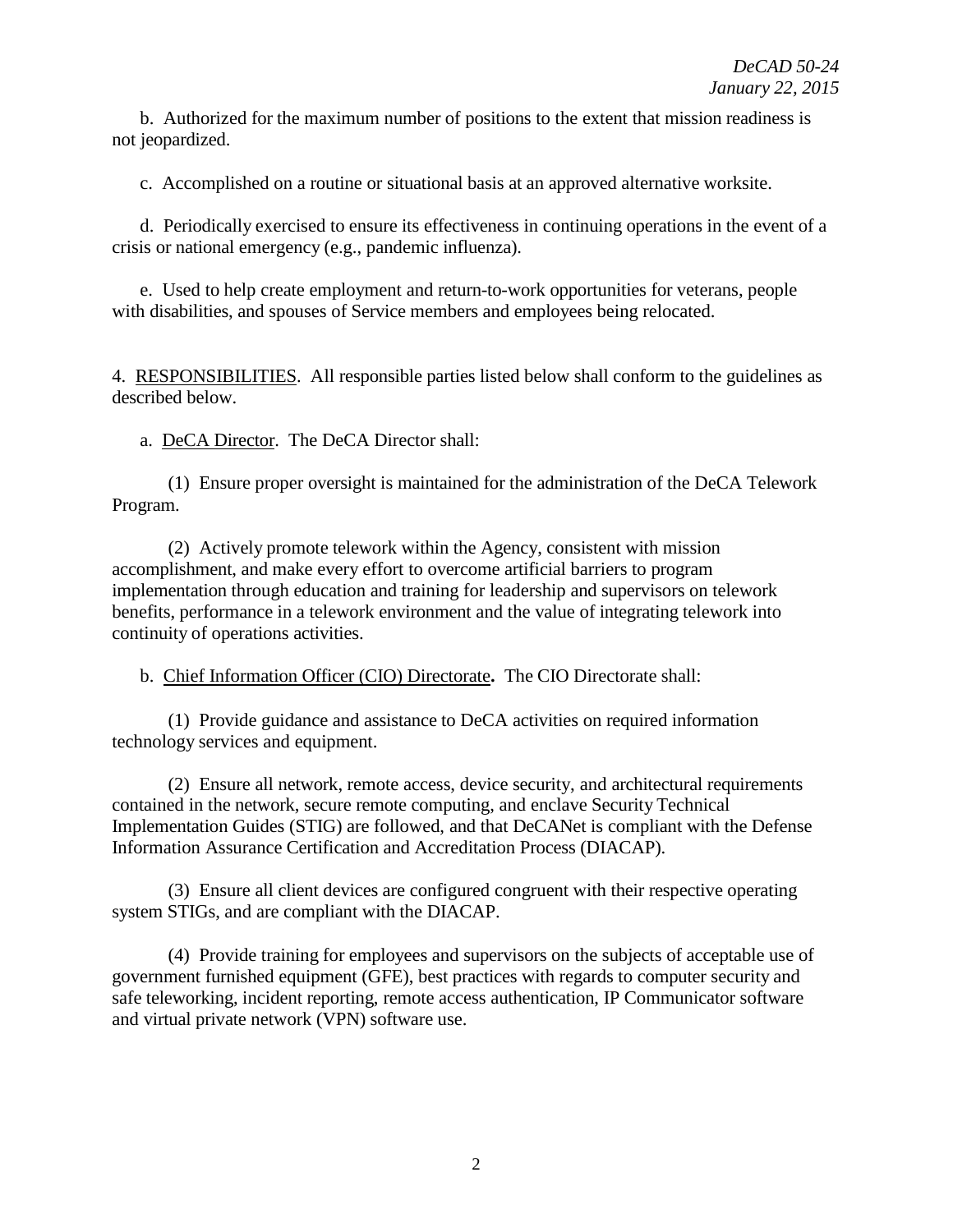c. Director of Human Resources (HR). The Director of HR shall:

(1) Designate and provide supervisory guidance to the Telework Coordinator for DeCA.

(2) Ensure all aspects of the Telework Program are fully implemented.

d. Telework Coordinator: The telework coordinator shall:

(1) Manage the telework program for DeCA.

(2) Provide information to and receive support from the DoD Telework Managing Officer.

(3) Serve as a point of contact providing advocacy (e.g., posting telework information throughout the workplace and at various training events), local telework implementation support, and data collection on implementation of this policy.

(4) Monitor progress made in reaching Agency telework participation goal and provide employee telework eligibility and participation data to Defense Civilian Personnel Advisory Service (DCPAS).

e. Supervisors and Managers. All supervisors and managers shall:

(1) Demonstrate a willingness to support and promote the concept of telework for their organization and overcome artificial barriers to the program.

(2) Incorporate available government-owned technology to support employees performing official duties at an alternative worksite.

(3) Notify all of their employees of their telework eligibility.

(4) Ensure employees and/or Service members are fully trained on telework procedures including interactive telework training located at [http://www.telework.gov/Tools\\_and\\_Resources/Training/](http://www.telework.gov/Tools_and_Resources/Training/) for the teleworker and their supervisor prior to teleworking.

(5) Require all employees who are eligible to telework to complete DD Form 2946, "Department of Defense Telework Agreement," available on DeCA OneNet and maintain the current telework agreements for their employees. This includes those employees who are eligible, and decline to telework, yet may be required to telework in an emergency situation as defined in Reference (b).

(6) Approve or disapprove employee requests for regular and recurring or situational telework. This includes the location, schedule, equipment and any additional arrangements as requested on the DD Form 2946. Requests to telework for more than eight days per pay period,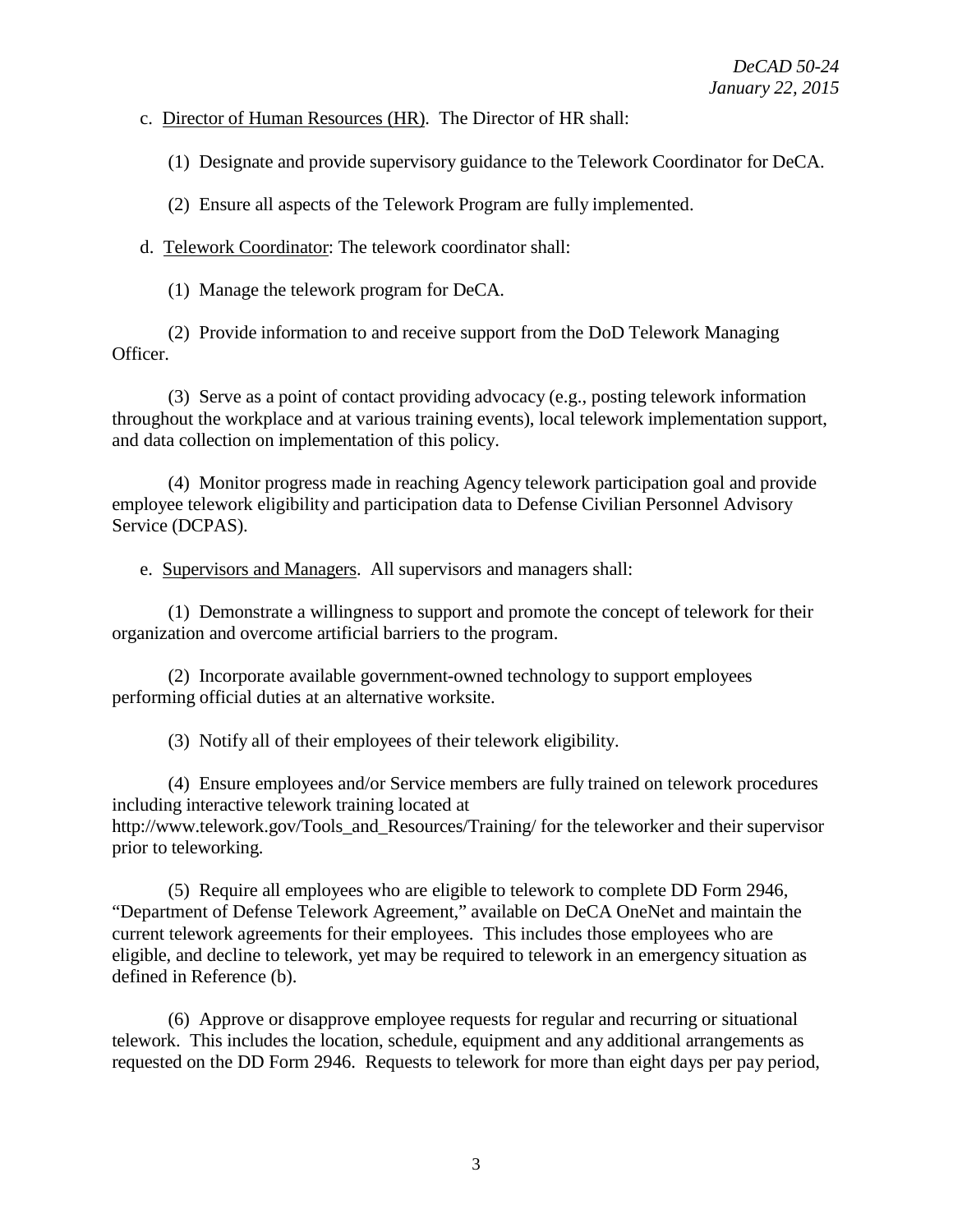from a remote location (outside the local commuting area), shall be forwarded to the respective executive director for review and approval per Reference (b).

(7) Ensure teleworkers are held accountable for GFE.

(8) Ensure that telework does not place a hardship or extra workload on other employees and that there is adequate worksite coverage during business hours so that mission operations continue to be carried out efficiently and effectively.

(9) Be responsible and accountable, pursuant to Reference (d), for treating all teleworking and non-teleworking employees the same in acts involving managerial discretion, including but not limited to:

(a) Distribution of assignments among all employees in the work unit, whether working at the Agency worksite or at appropriate alternative worksites.

(b) Use of appropriate work tracking and communication tools regardless of whether they telework;

(c) Performance management. Good performance management practices, including appropriate formal and informal feedback, are essential for all employees to work effectively. As outlined in DeCAD 50-7, "Performance Management Program," Reference (f), for all DeCA employees, performance expectations is the level of individual performance that must be met for an employee's performance to be appraised at a particular level. All employees (teleworkers and non-teleworkers) will be evaluated consistent with the performance expectations in their performance plans.

(d) Other issues involving managerial discretion, including training, reassignment, promotions, reduction in grade, retention and removal of employees.

f. DeCA Employees. DeCA employees shall:

(1) Recognize that while teleworking, employees are in an official duty status. Failure to adhere to applicable policies may result in, among other things, the imposition of specific limitations on telework, the termination of a Telework Agreement, and/or other penalties as outlined in DeCAD 50-4, "Civilian Employee Discipline and Adverse Action Program," Reference (g).

(2) Union representatives who telework while performing union activities are responsible for adhering to applicable policies and negotiated agreements consistent with their performance of union activities at the Agency or appropriate alternative worksite.

(3) Ensure that the appropriate alternative worksite provides the work environment, connectivity, technology, resource access, and security consistent with the work effort in which the employee is engaged. Supervisors retain the authority to overrule an employee's selection of a particular appropriate alternative worksite location if, in the supervisor's opinion, that location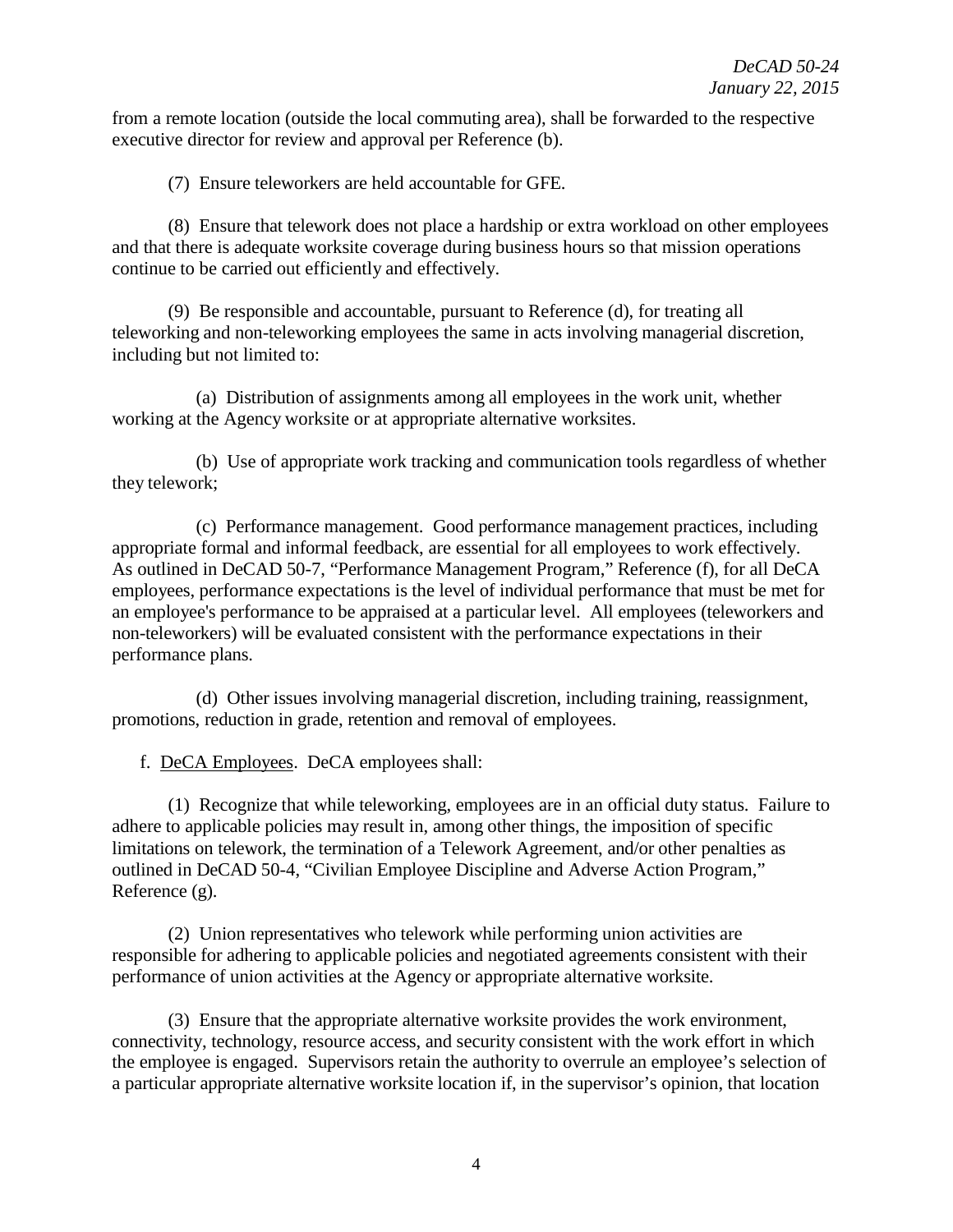is not a business appropriate location and/or fails to provide a working environment conducive to successful accomplishment of official business.

(4) Procure and provide internet service as appropriate to the work effort at their own expense as outlined in Reference (b).

(5) Meet organizational and work team requirements, including, but not limited to, all requirements regarding communication, accessibility, and collaboration.

(6) Maintain flexibility and responsiveness to the needs of the supervisor, employing organization and work team. As with all work, employees are accountable for required individual contributions to the efforts of their work team, and must communicate and collaborate, as appropriate, with team members, ensuring that telework supports the work of the team and does not result in diminished individual, group/team or organizational performance.

(7) Report, if required, to the Agency worksite, or other required location, pursuant to legitimate Agency needs, for all or part of the workday during which they would otherwise telework. Cases of cancelled or interrupted plans to telework require appropriate advance notice to the employee, as outlined in the Telework Agreement. Except as otherwise provided in this directive, such cases do not (a) constitute a termination of the telework arrangement; or (b) entitle the employee to a "replacement" or "in lieu of" telework day.

(8) Be responsible for documenting their telework in accordance with (IAW) established processes including Agency-determined codes and tracking/ reporting processes, e.g., completion and submission of time sheets or entering telework codes in DeCA's electronic time and attendance system.

(9) Apply approved safeguards to protect Government records from unauthorized disclosure or damage and will comply with the Privacy Act requirements.

(10) Use and protect GFE in accordance with Reference (b).

5. PROCEDURES. This Directive contains internal management control provisions that are subject to evaluation and testing as required by DeCAD 70-2 "Internal Control Program," (Reference (h)).

6. RELEASABILITY. **Cleared for public release.** This directive is available on DeCA's Internet Web site, [www.commissaries.com.](http://www.commissaries.com/)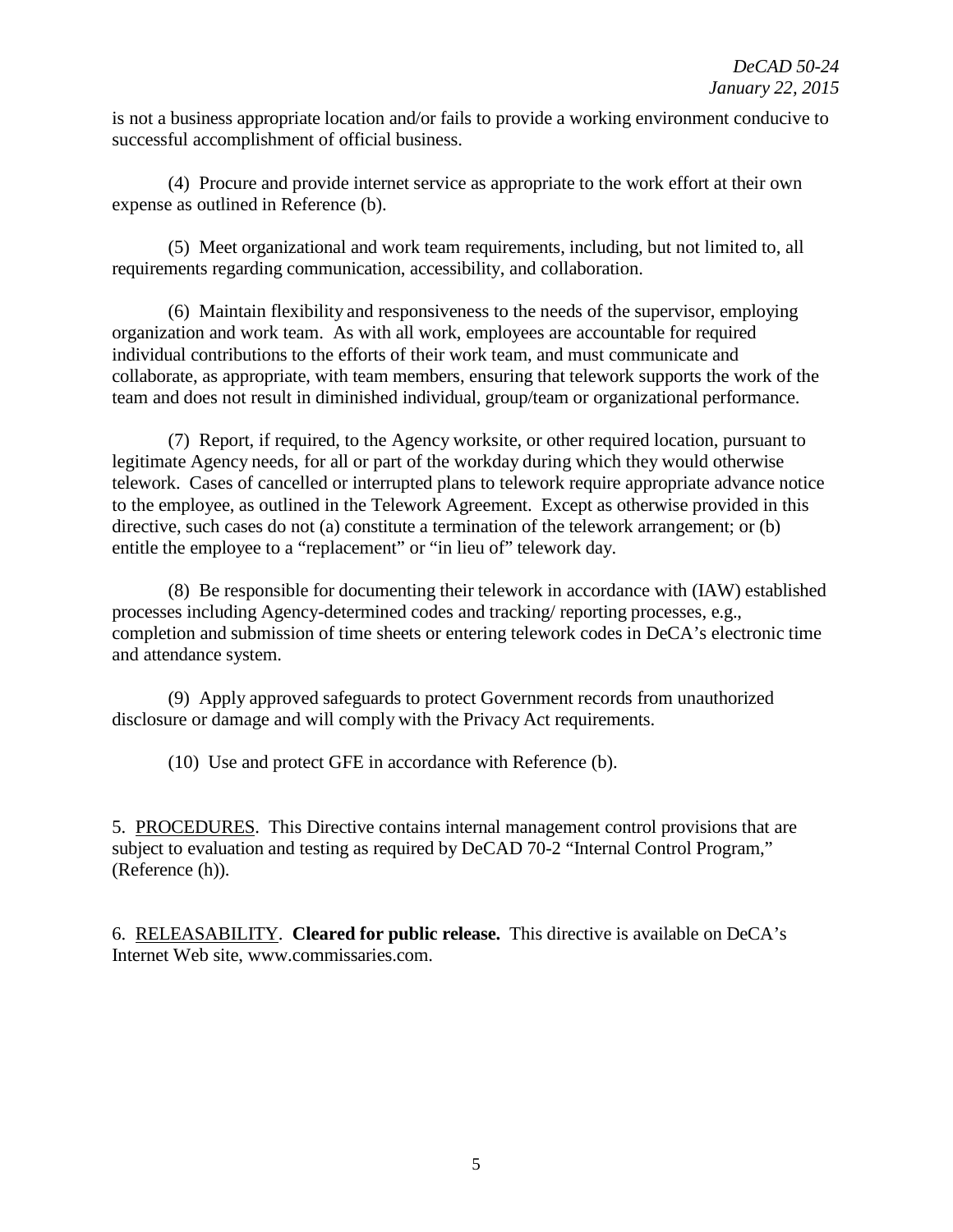7. EFFECTIVE DATE. This Directive is effective January 22, 2015.

 $2226$ 

TimothyC. Ford Chief of the Executive Services Division

Enclosures:

1. References

2. Acronyms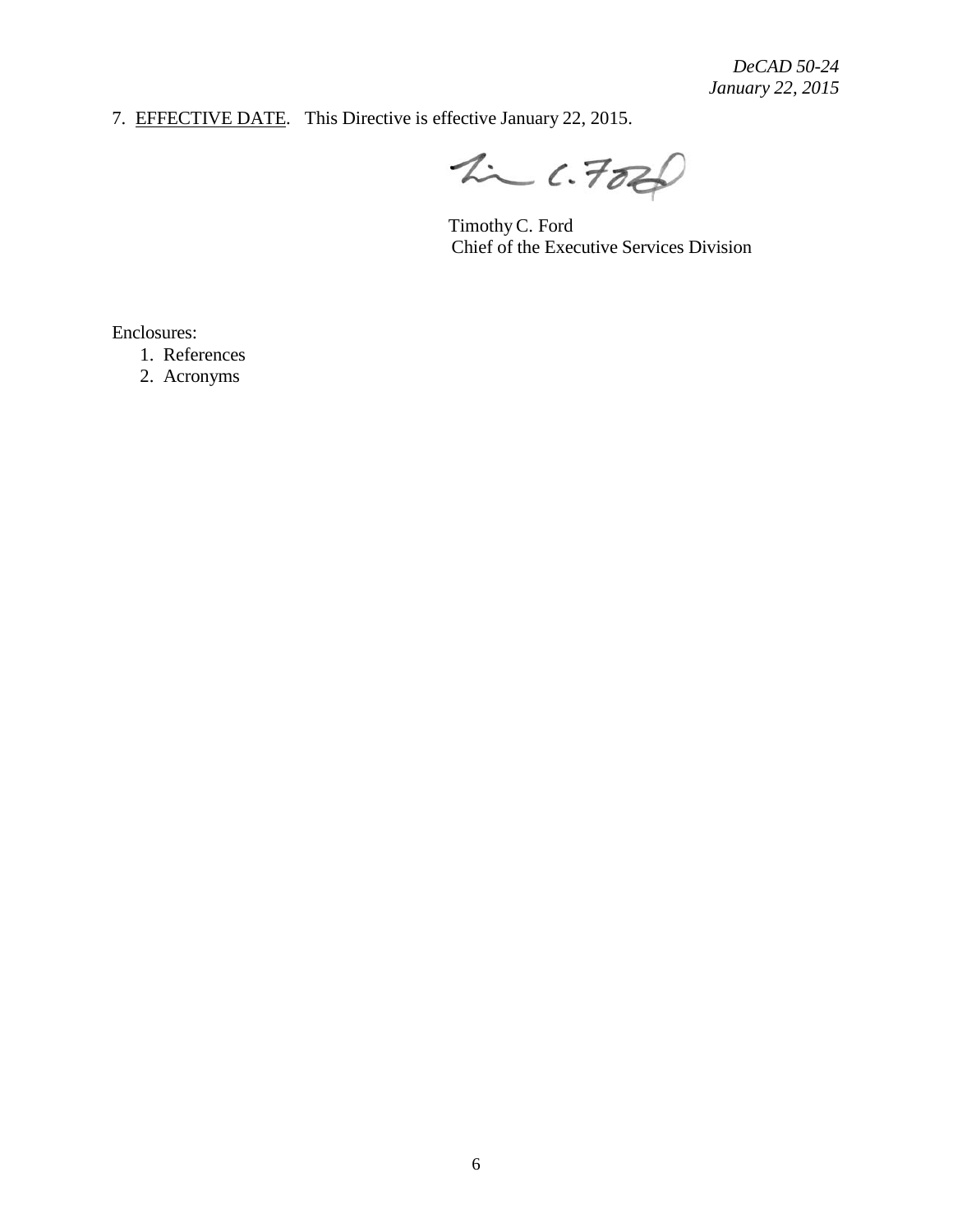#### **ENCLOSURE 1**

#### **REFERENCES**

- (a) DeCA Directive 50-24, "Telework Guidance," May 2003 (hereby cancelled)
- (b) DeCA Manual 50-24.1, "Telework Guidance Manual," January 22, 2015
- (c) DoD Instruction 1035.01, "Telework Policy," April 4, 2012
- (d) Sections 6501 through 6506 of Title 5, United States Code, as added by Public Law 111-292 (also known as the Telework Enhancement Act of 2010)
- (e) DoD Directive 5105.55, "Defense Commissary Agency (DeCA)," March 12, 2008
- (f) DeCA Directive 50-7, "Performance Management Program," April 4, 2012
- (g) DeCA Directive 50-4, "Civilian Employee Discipline and Adverse Action Program," August 29, 1994
- (h) DeCA Directive 70-2, "Internal Control Program," December 17, 2007
- (i) DoD Instruction 5025.01, "DoD Issuances Program," June 6, 2014